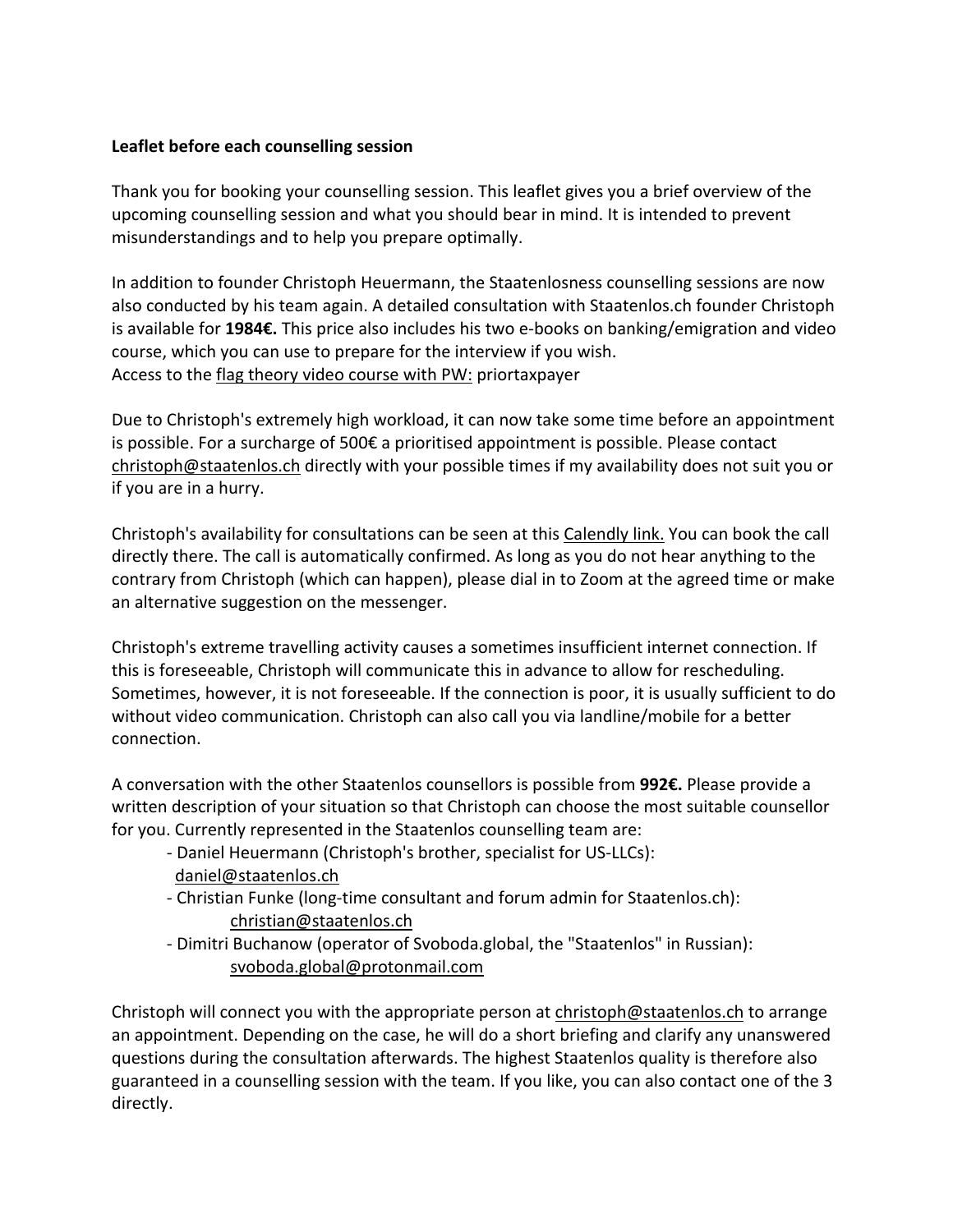*At this point we would like to point out the DAC6 obligation to disclose foreign arrangements. As we operate outside the EU, this obligation does not apply to us. However, you may have to notify your tax office of the arrangements discussed in the consultation.*

If you are interested in founding our Florida LLC, we offer to offset 500€ of the consulting fee against the formation fee (1500€ instead of 2000€ for the first year). Free consultations are unfortunately overused by freeriders.

\_\_\_\_\_\_\_\_\_\_\_\_\_\_\_\_\_\_\_\_\_\_\_\_\_\_\_\_\_\_\_\_\_\_\_\_\_\_\_\_\_\_\_\_\_\_\_\_\_\_\_\_\_\_\_\_\_\_\_\_\_\_\_\_\_\_\_\_\_\_\_\_\_\_\_

\_\_\_\_\_\_\_\_\_\_\_\_\_\_\_\_\_\_\_\_\_\_\_\_\_\_\_\_\_\_\_\_\_\_\_\_\_\_\_\_\_\_\_\_\_\_\_\_\_\_\_\_\_\_\_\_\_\_\_\_\_\_\_\_\_\_\_\_\_\_\_\_\_\_

Please contact us with your approximate availability and send us a rough outline of your situation and goals. If you prefer to do this verbally in conversation, that is fine with us. An appointment is usually possible within 1-5 days after sending this email. Personal meetings are only possible if you want to visit Christoph on his travels at your own expense or if he happens to be nearby. See his travel schedule here.

Conversation is possible via a variety of different communication services, encrypted or not. Normally we use Zoom, but on request it is also possible in other ways, e.g.

- By phone
- WhatsApp
- Skype (cheuermann7)A
- Telegram
- Unseen.is
- Appear.in
- Signal
- Facebook Call

If you haven't paid for the consultation yet, you can do so through the following channels. A consultation with Christoph costs **1984 €** and includes the essential digital products. We can send you a deductible invoice with a "non-suspicious" background if you send us your company details to christoph@staatenlos.ch. Discounts are at the discretion of the consultant and are especially granted for shorter sessions (under 30min) and free-learning families. In case of verifiable difficult financial situation, payment in instalments is possible (usually 4-5 instalments).

*Paypal:*  christoph@staatenlos.ch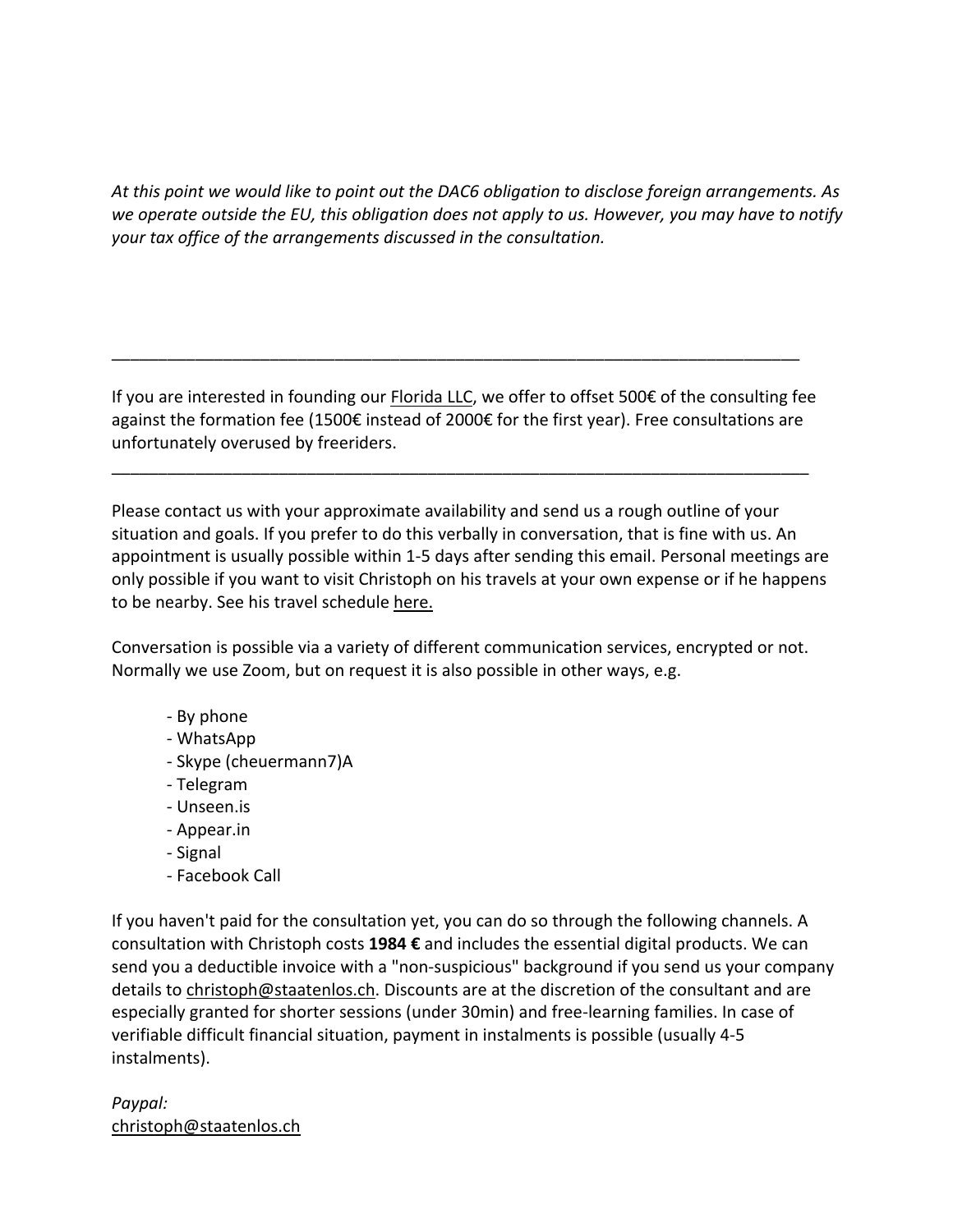*Bank transfer* Thirteen Flags LLC BE41 9672 0358 8010 TRWIBEB1XXX Avenue Louise 54, Room S52, Brussels, 1050, Belgium

*Crypto-currencies: (Crypto payment please coordinate in advance):* Ethereum: 0x1dccdf38da17f84a131a0d3bb5e4c30c5382e81d Bitcoin: 38BK4gF93GJXGtij3sReNikgZHsYaBb9mL Radix: rdx1qspkmdffpdwx9d5ahnqhlf7h4rc0kmg7ulcxed8zfeusvwhhttp6unsp5vuzf

Payment at the time of the interview is not strictly required, but recommended. All contacts with partner law firms and answers to further questions will only be given after payment.

### **Conditions of the consultation with Christoph**

We cannot work magic and therefore depend on our clients' willingness to compromise and flexibility in order to find a suitable solution. We do not sell just one solution, but usually talk through as many solutions as make sense. The overall package must be right and you must have a good feeling. If there are several different proposals, we rank them in order to be able to give you a clear recommendation.

If we do not see ourselves in a position to advise you successfully after a rough written description of your situation, we will cancel the meeting and refund your payment. There is generally NO money-back guarantee after a counselling session, as our time is unfortunately very limited and very busy. However, you can get a refund within the first 10 minutes of the consultation should you or we find that we are not going to come to a solution.

After the consultation, we undertake to refer you to our partner law firms for implementation, if available. They will then be your main contact. Questions to us are usually still answered as a service, even after a few weeks. This can be done either in writing or by voice message. However, we do not prepare detailed written elaborations of the issues discussed in the interview.

However, you have no right to expect us to answer a large number of questions immediately or in great detail. You generally have more than enough time in the interview to have all questions clarified. A second included follow-up consultation is excluded (unless explicitly agreed upon beforehand). However, we offer a discount of 200€ if you pay for a follow-up consultation.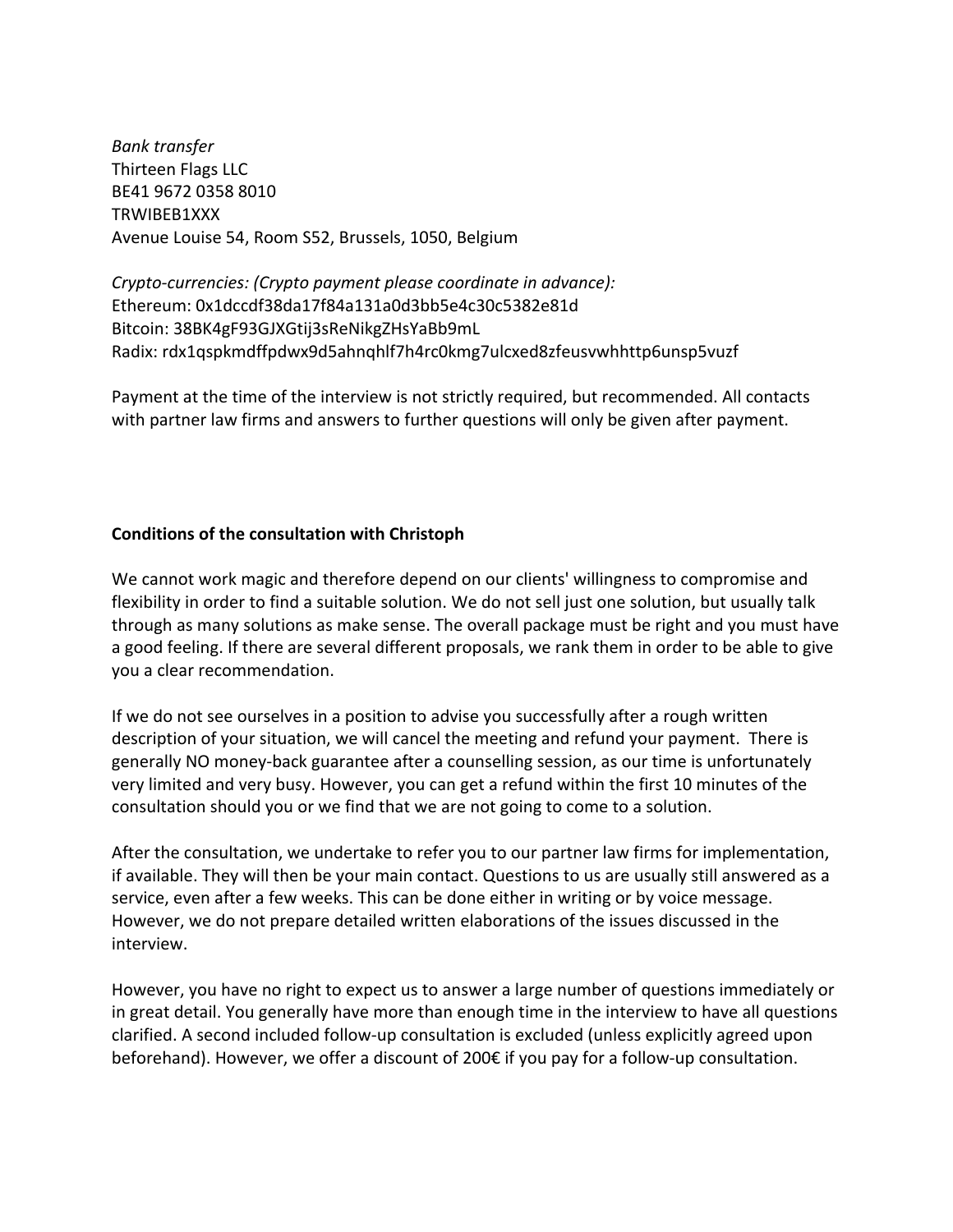We do not provide any recordings of the conversation. However, you are welcome to record the conversation for your better memory. With Skype and Zoom this is very easy to do automatically. Afterwards, we will send you further links (e.g. to banks) if mentioned in the conversation. However, it is recommended that you take notes during the interview.

In general, we ask you to ask more general questions without any connection to personal details in the Staatenlos mastermind Facebook group. On the one hand, the swarm intelligence there can often help you within a few minutes, on the other hand, I keep an eye on it that no false information is spread. In the end, others can also benefit from your problem.

# **Preparing for the interview**

Below you will find links to some of the most important articles and a list of pitfalls and conditions for setting up a company, opening an account, emigration and so on. We ask you to read this information carefully and accept it. In certain areas, such as compliance, you simply have to "play along".

Your interview preparation should consist of being clear about your own goals and preferences and being able to present your personal and business situation in detail. If we are missing information, we will ask you about it during the interview. A good starting point is usually your own strategies that have already been formed, which can then be reviewed and, if necessary, expanded if they make sense.

Writing down the essential points and sending them to us can help you to be better structured, while we can prepare ourselves more intensively for your case. However, this is not absolutely necessary.

# **Did you understand?**

*That* the use of foreign companies without proper place of permanent establishment may lead in many countries to normal inland taxation or will be considered punishable tax evasion?

*That* offshore companies are not able to invoice business clients in many countries (especially continental Europe) as those cannot be deducted as expenses

*That* you cannot legally avoid value-added tax on physical and digital products in the EU any more?

*That* if relocating you really must stay away from your former residence most of the year, and avoid having a place of permanent abode there?

*That* an exit tax or other measures may apply to make it harder for you leaving your country?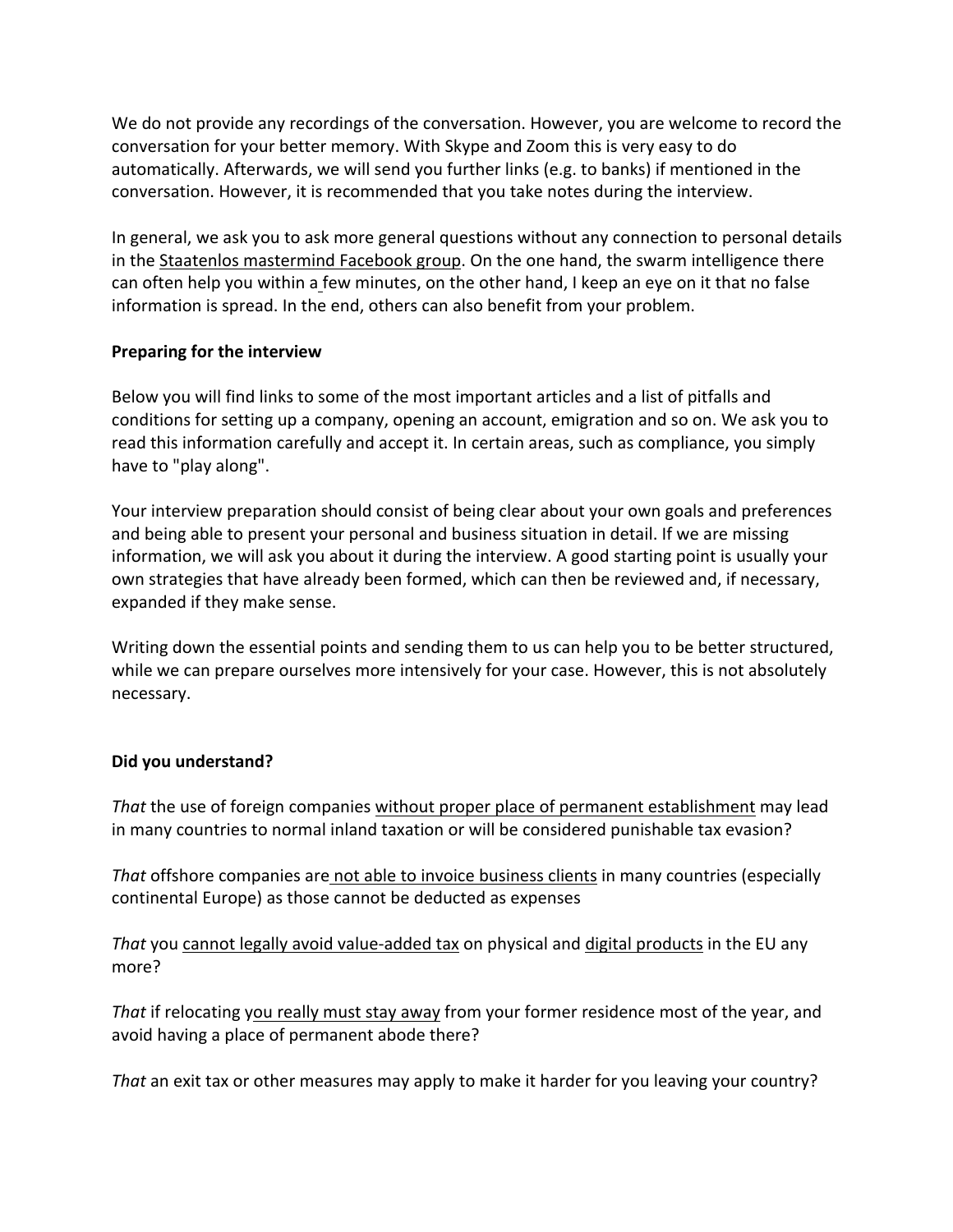*That* many banking and payment options you might be used to do not work in many jurisdictions around the world?

*That* many jurisdictions around the world have or will introduce economic substance legislation, meaning that you will be obliged to have an office, even if you could work from your laptop only?

### **KYC-Procedures**

To open a company or get a bank account you have to fulfil obligatory Know-Your-Customers rules nowadays.

At least you will need a **passport copy.** It is recommended to always have notarized copies available.

Furthermore, an **utility bill** nowadays is needed in most cases to verify your residence. If you are homeless and want to stay so, there still are hacks to stay legal and avoid hassle, though.

Often you also need to provide a **banking reference.** This is just a confirmation of one of your banks that you are their client for a number of years. Other documents like a CV, business plan etc. may also be requested.

To open a **business account** you will always need company documents duly apostilled or notarized, especially the Articles of Association, the Memorandum, a certificate of Good Standing and a Power of Attorney/Declaration of Trust if using nominees.

To emigrate outside the EU or into the EU as non-EU-citizen you should have a **police certificate** without any entries. If such exist, this must be asked lawyers individually. Additional costs may apply.

### **4 Types of Certification**

*Certification*: Lawyers and other regulated professions, police, municipal authorities *Notarization*: only notaries *Apostille:* only national authorities *Legalisation*: only embassies